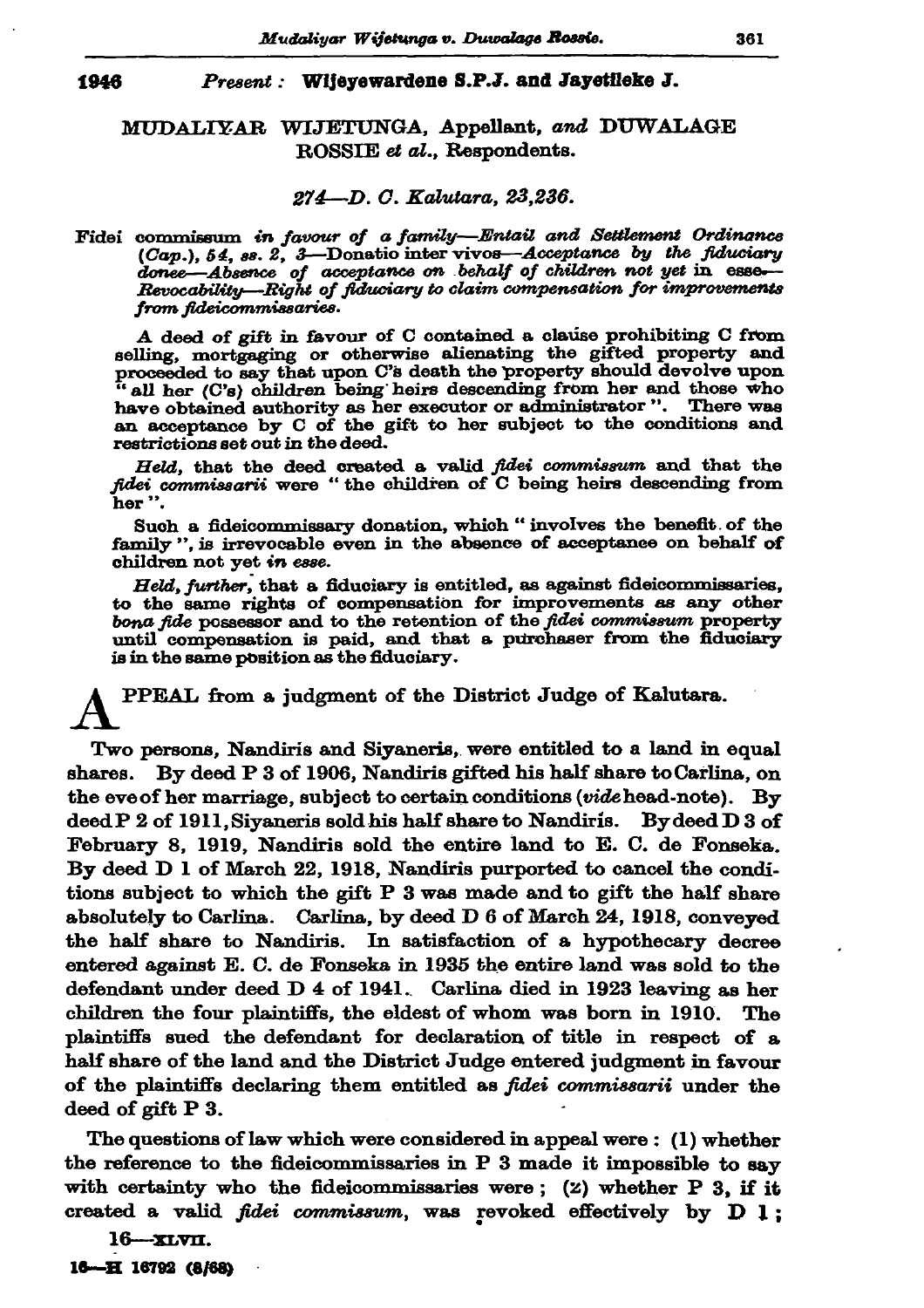(3) whether the defendant was entitled to claim compensation for improvements admittedly effected by E. C. de Fonseka; (4) whether the defendant was entitled to a right of retention until such compensation was paid to him.

H. V. Perera, K.C. (with him  $N.$  E. Weerasooria, K.C., and H. W. Jayewardene), for the defendant, appellant.-It is submitted that the terms of the deed are insufficient to create a valid fidei commissum. Even assuming there is a valid *fidei commissum* it has been revoked before its acceptance by the fideicommissaries. A fidei commissum cannot be revoked, firstly, if it is a perpetual fidei commissum, and, secondly, where there is a vested right. There could be acceptance by the fideicommissary or someone authorised to accept on his behalf.

[JAYETILEKE J.—Why can't the fiduciary be authorised to accept?]

Yes, even the fiduciary can be authorised, but Carlina's acceptance is on her own behalf. That acceptance cannot be regarded as acceptance on behalf of persons who were not even in contemplation at the time. Even where there is an acceptance on behalf of one not in esse, it has to be ratified later by that person after he comes into existence. Such an acceptance is devoid of legal effect at the moment of acceptance. Ratification after coming into existence is the minimum requirement for giving it legal effect. The mother or some one else on behalf of the children must accept after they come into existence; there must be a new act of acceptance.

In Sousa et al. v. Mohideen<sup>1</sup> de Sampayo J. gave a very broad interpretation to fideicommissary gifts to a family and applied it to a two-generation fidei commissum. Under Roman-Dutch law a fidei commissum in favour of a family need not be accepted. In Carolis v. Alwis<sup>2</sup> Soertsz J. disagreed with Sampayo J. on this point. What Perezuis says is that in a donation in favour of a family there is no need of a subsequent acceptance by the others; he does not say that such an acceptance by the immediate donee is sufficient acceptance for all those who may come into existence in the future, viz., the fideicommissaries. Every perpetual fidei commissum is not a fidei commissum in favour of a family, but every fidei commissum in favour of a family is a perpetual fidei commissum. A fidei commissum in favour of a family is one in which the property cannot go outside the family; a family *fidei* commissum can go to collaterals. In a fidei commissum in favour of a family one does not require acceptance except acceptance by the original donee.

[JAYETILEKE J.—What is a *fidei commissum* in favour of a family ?] Perezius' words are " in favour of the family in which the property is to remain". Under the term "family" are included sons-in-law and daughters-in-law to supply the place of those who have died, adopted children and even freedmen. There is a bequest to a family when the testator directs that it should not go out of his line of descent or out of his "blood "-See Mc. Gregor's Voet, Bk XXXVI title 1, Sec. 27 at  $p. 67$ . At p. 163 of 45 N. L. R. Soertsz J. is referring to a fidei commissum in favour only of the dones's children or grandchildren by representation. The head of the family is either the father or the grandfather.

<sup>1</sup> (1914) 17 N.L.R. 279. <sup>3</sup> (1944) 45 N. L. R. 156 at p. 158-160.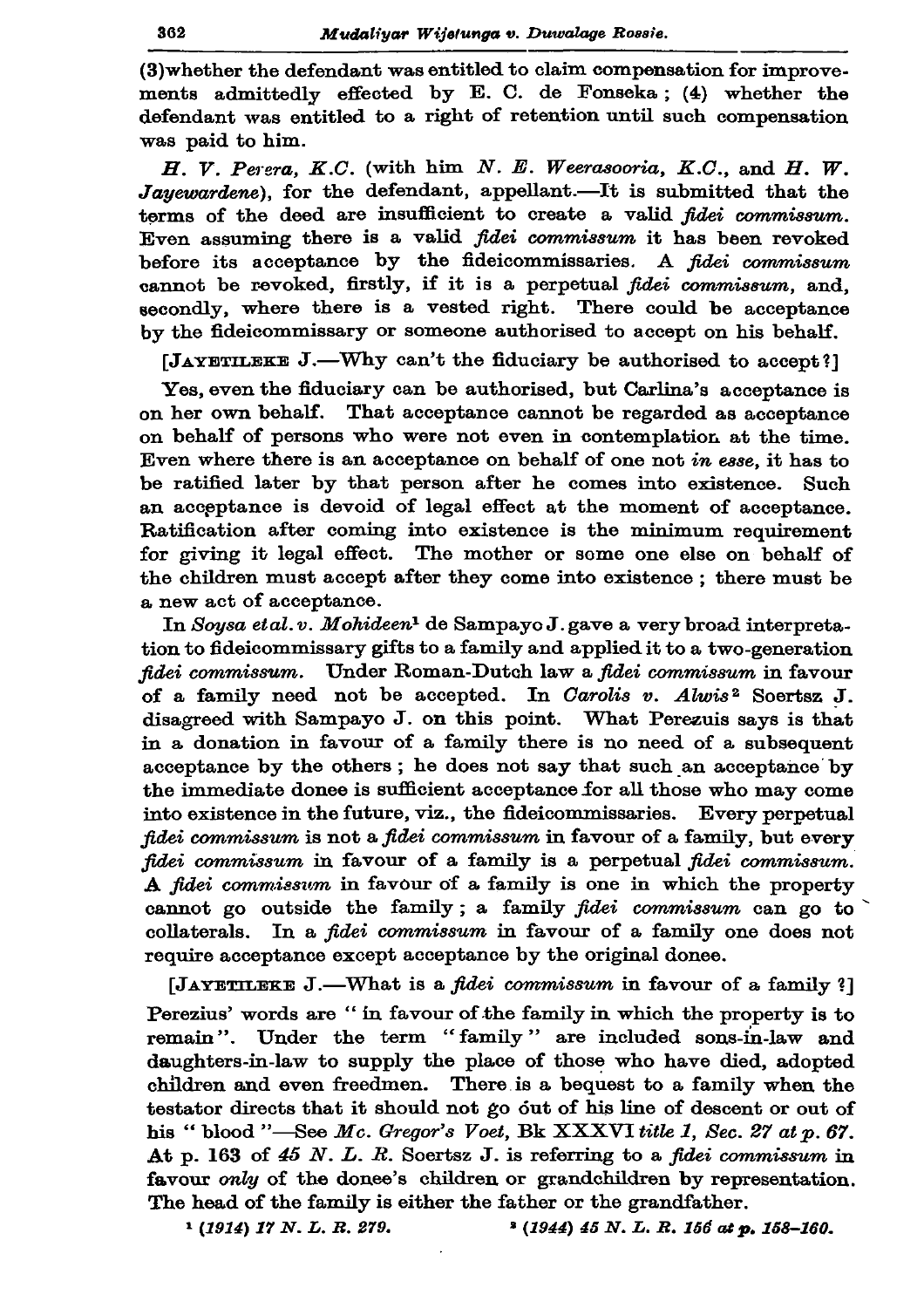Lascelles C.J. says that in the case of fideicommissaries "in utero" or esse, either they themselves or some one authorised on their behalf must accept for them. Then he says that fideicommissaries not in esse at the time of execution need not accept irrespective of the fidei commissum being one in favour of the family or a perpetual fidei commissum. It is submitted that this latter view is incorrect. Sampayo J.'s view is that where the donee is the head of a family of which the fideicommissaries are present or future members acceptance by the donee is sufficient acceptance for them whether they are "in esse" or not. Soertsz J. says that the necessary condition is that there should be a perpetual fidei commissum. My own submission is that Perezius is contemplating a donation granted in favour of the donor's family. A fidei commissum in favour of a family is a perpetual fidei commissum but not vice versa; and both cannot be treated in the same way.

The word "assigns" is used in the translations of the deed. When the word "assigns" is used in the sense that after the donee's death it is to go to the donee's assigns, then indefiniteness arises and there is no *fidei commissum*. It would be treated as a mere notarial flourish only when "assigns" is used earlier in the text in the grant made to the fiduciary—Amaratunga v. Alwis<sup>1</sup>, followed in Appuhamy v. Mathes<sup>2</sup>. In Salonchi v. Jayatu<sup>3</sup> where the words "descending heirs and authorized persons" were used it was held the deed did not create a valid fidei commissum. In Silva v. Silva<sup>4</sup> de Sampayo A.J. interpreted "bharakaraya" as "assigns".

[WIJEYEWARDENE S.P.J. drew attention to the words esides eන්මිනිස්තාසිකාරුදිවූ බලේලන් සියල්ලන්ඩුන් which means "such as those who obtained authority as her executor or administrator."]

If the meaning is administrators and executors, then one has to see whether it refers to Caroline's administrators and executors or to the donor's executors. One cannot say that it should go to the descending heirs and in the same breath to one's estate. It is therefore submitted that there is no clear designation of beneficiaries.

In Robert v. Abeywardena<sup>5</sup> de Sampayo A.J. discusses what is sufficient to constitute a *fidei commissum* in favour of a family.

[WIJEYEWARDENE S.P.J.—In view of the provisions in the Entail and Settlement Ordinance, a fidei commissum multiplex in favour of a family may be inoperative.]

Yes, it would be inoperative, but the rules, and especially the rule regarding acceptance, which were applicable to such fidei commissum will remain. It is submitted that the doctrine regarding acceptance of a *fidei commissum* to a family cannot be extended to acceptance by unborn fideicommissaries' in a simple fidei commissum. The case of Perera v. Marikar<sup>6</sup> is a perpetual fidei commissum case and can be distinguished from the present case.

In any event the trial Judge has held that the appellant has made the plantations; he is a *bona fide* possessor and is entitled to compensation and to a jus retentionis.

 $(1884)$  6 S.O.O. 138.

<sup>&</sup>lt;sup>1</sup> (1939) 40 N. L. R. 363.<br><sup>2</sup> (1944) 45 N. L. R. 259 at 261 to 262.<br><sup>3</sup> (1926) 27 N. L. R. 366.

 $(1914)$  18 N. L. R. 174 at 177.<br> $(1912)$  15 N. L. R. 323.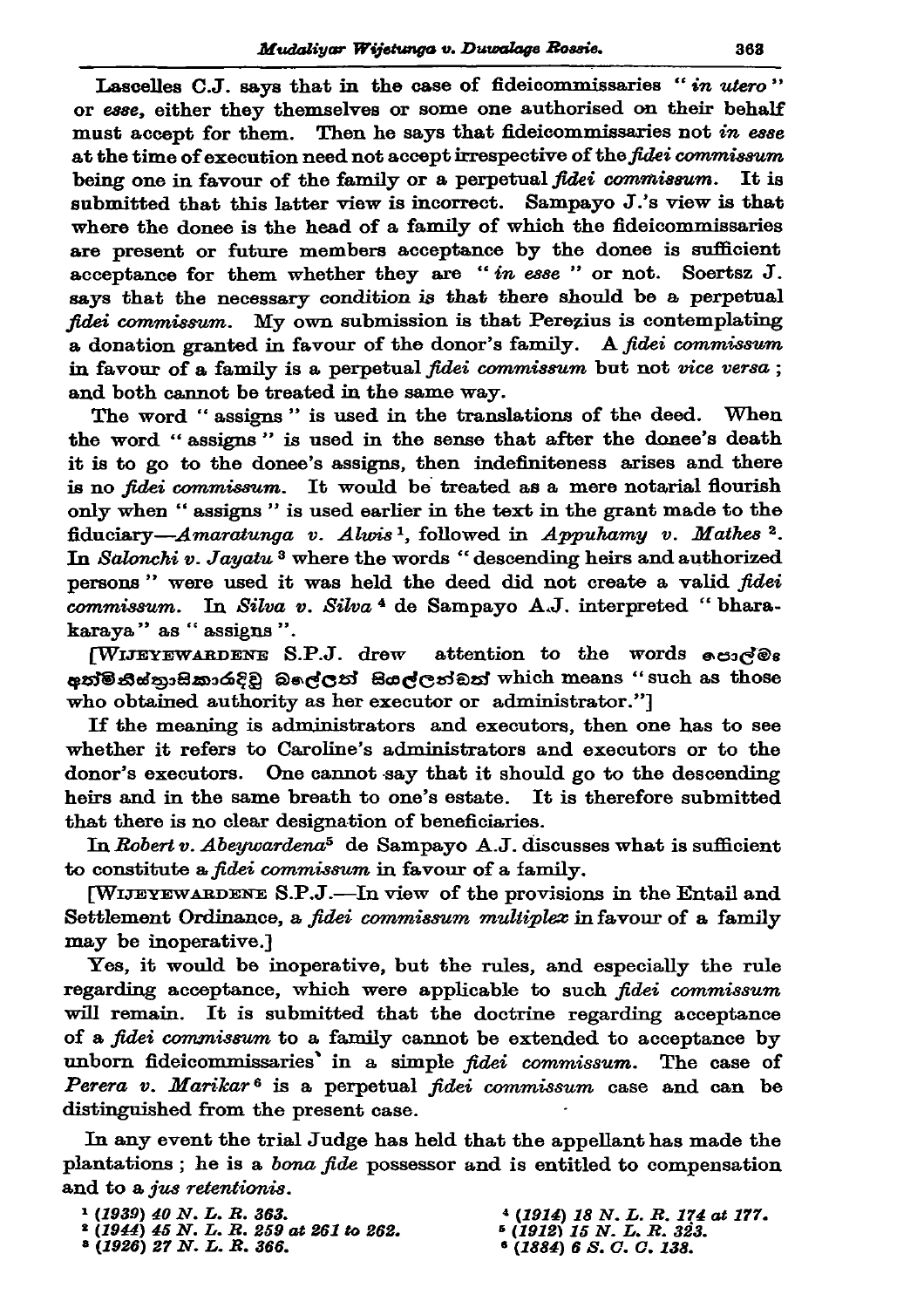L. A. Rajapakse, K.C. (with him A. C. Gunaratne, J. M. Jayamanne and T. B. Dissanayake), for the plaintiffs, respondents.-The case in 6 S.C.C. 138 already cited governs the present case. In 45 N.L.R. 156 Soertsz J. disagreed with the view expressed in this case. A judgment of a Divisional Bench remains a Divisional Bench decision although one Judge dissents-Vide § 51 (1) of the Courts Ordinance and Appu Sinno v. Girigoris<sup>1</sup>. The case of Jane Nona v. Leo<sup>2</sup> discusses fully the force of Full Court and Divisional Bench decisions. 6 S. C. C. 138 was a three-Judge decision. At that time a complement of three Judges constituted a Full Court. Perezius' and Voet's views have been considered in this case: and Perezius' view has been consistently followed by our Courts since then. In Soysa v. Mohideen<sup>3</sup> de Sampayo J. took the view that a fiduciary could accept on behalf of the fideicommissaries-Vide also *Auamperumal v. Meeyan*<sup>4</sup>. Soertsz J. refers to both these cases in the  $45$  N. L. R. case. The  $45$  N. L. R. case is distinguishable from the present case : the fideicommissaries who claimed were "in esse" in that case; that is not so in the present case. It is submitted that the view taken by Soertsz J. at the bottom of page 160 of 45 N. L. R. that fideicommissaries in futuro have to accept after they come into being is incorrect.

The ordinary *fidei commissum* should be accepted by the fiduciary as well as fideicommissaries; the exceptions to this rule are :-

(1) perpetual fidei commissa,  $(2)$  gifts to a family already referred to. and (3) acceptance by Notary on behalf of absentee donee---Vide 2 Burge 149.

In these cases acceptance by the fiduciary donee is sufficient acceptance the fideicommissaries. "Agen pawatha ena daru urumakkāra" for are the words used in the deed and these words are sufficient to show the donor's intention to constitute a donation in favour of the family. since it is a reference to her uterines—Pinnwardene v. Fernando<sup>5</sup>.

Acceptance may be by any mode; there is no special mode of acceptance. The revocation was in 1918 and at that time all five children were in esse and, furthermore, the mother is in possession of the property, and such possession should be construed to be possession subject not only to the conditions but also to the benefits conferred by the gift. Adopted children and foster children are included in the term "familia"-See Sande on Restraints Part III., Chapter 6, paragraphs 3 to 6 (page 225).

As regards jus retentionis and compensation, conceding that the plantation was made by the appellant, a bona fide possessor should have the possessio civilis, i.e., any possessio which starts with justa causa; but in the present case it is not so; the appellant has shut his eyes to facts and claims to be a *bona fide* possessor. The case of *De Liverav. Abeysinghe*<sup>6</sup> is in point. The decision in *Dassanayake v. Tillekeratne*<sup>7</sup> is not correct. A mala fide possessor cannot claim compensation for useful improvements—Livera v. Abeyesinghe<sup>8</sup>. The appellant cannot have a jus retentionis as against the fideicommissaries—See Mendis  $v$ . Dawood<sup>9</sup>.

| <sup>1</sup> (1914) 3 Bal. Notes 20. | $(1919)$ 21 N.L.R.65.                |
|--------------------------------------|--------------------------------------|
| $(1923)$ 25 N.L.R. 241.              | $(1917)$ 19 N.L.R. 492 (Pr. Council) |
| $(1914)$ 17 N.L.R. 279.              | $'$ (1917) 20 N. L. R. 89.           |
| $(1917)$ 4 O, W, R, 182,             | $(1914)$ 18 N. L. R. 57 at page 60.  |
| $(1920)$ 22 N.L.R.115.               |                                      |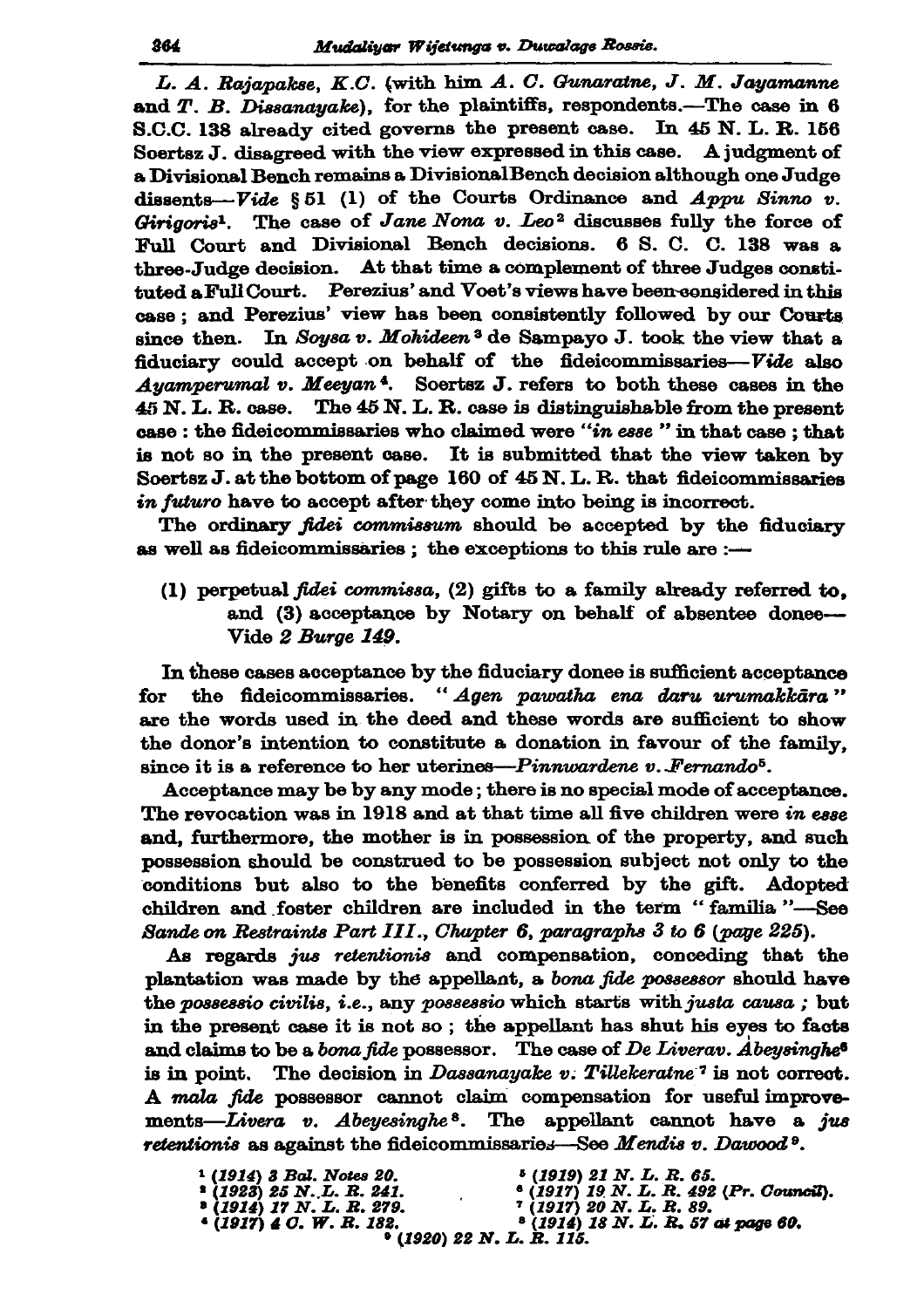H. V. Perera, K.C., in reply .-- Perezius' view is correct, but it is not proper to extend those p inciples further. The term "family" need not be used in the donation. One should consider what a family is in common parlance. The 6 S.C.C. case refers to a perpetual fidei commissum. Although a fidei commissum in favour of a family is a perpetual fidei commissum all perpetual fidei commissa are not fidei commissa in favour of families.

Where a man, believing that it is his own, improves a land which is some one else's then he is a bona fide possessor. A constructive knowledge cannot be imputed to such a possessor merely because he did not make inquiries, which he should have made.-- Wille's Principles of South African Law at page 353. A fiduciary or his estate can claim compensation as against the fideicommissaries for beneficial expenditure upon property, the subject of the fidei commissum-Lee's Introduction to Roman-Dutch Law (3rd Edition), Appendix J at foot of page 443 and Du Plessis v. Est. Meyer <sup>1</sup>. This is supported by the view in Dassanayake v. Tillekeratne<sup>2</sup>. A usufructuary's position is the same as that of a fiduciary and compensation could be recovered-Jasohamy v. Podihamy 3 and *Brunsden's Estate v. Brunsden's Estate and others*<sup>4</sup>.

Cur. adv. vult.

## August 12, 1946. WIJEYEWARDENE S.P.J.-

This is an action for declaration of title brought by the plaintiffs against the defendant in respect of a half share of a land called Panditha Udumukelle.

Two persons, Nandiris and Siyaneris, were entitled to the entire land in equal shares. By deed, P 3 of 1906, Nandiris gifted his half share to Carlina subject to certain conditions. By deed, P 2 of 1911, Siyaneris sold his half share to Nandiris. By deed, D 3 of February 8, 1919, Nandiris sold the entire land to E. C. de Fonseka. By deed, D 1 of March 22, 1918, Nandiris purported to cancel the conditions subject to which the gift P 3 was made and to gift the half share absolutely to Carlina who by deed, D 6 of March 24, 1918, conveyed the half share to Nandiris. In satisfaction of a hypothecary decree entered against E. C. de Fonseka in 1935 the entire land was sold, and at the sale the defendant became the purchaser and obtained in his favour the deed, D 4 of 1941. Carlina died in 1923 leaving as her children the four plaintiffs, the eldest of whom was born in 1910. I may observe at this stage that no issue was framed at the trial with regard to the prescriptive rights of parties.

The present appeal is by the defendant against the decree entered by the District Judge declaring the plaintiffs entitled to a half share of the land as fidei commissarii under the deed of gift, P 3.

The questions of law that have to be considered on this appeal are-

- (1) Did P 3 create a valid fidei commissum?
- (2) If P 3 created a fidei commissum, was such fidei commissum revoked effectually by D 1?

<sup>1</sup> S. A. L. R. (1913) C. P. D. 1006 at page 1018.<br><sup>2</sup> (1917) 20 N. L. R. 89.<br><sup>3</sup> (1943) 44 N. L. R. 385. <sup>4</sup> S. A. L. R. (1920) C. P. D. 159 at page 171.  $1^*$ ---J. N. A 63105 (9/46)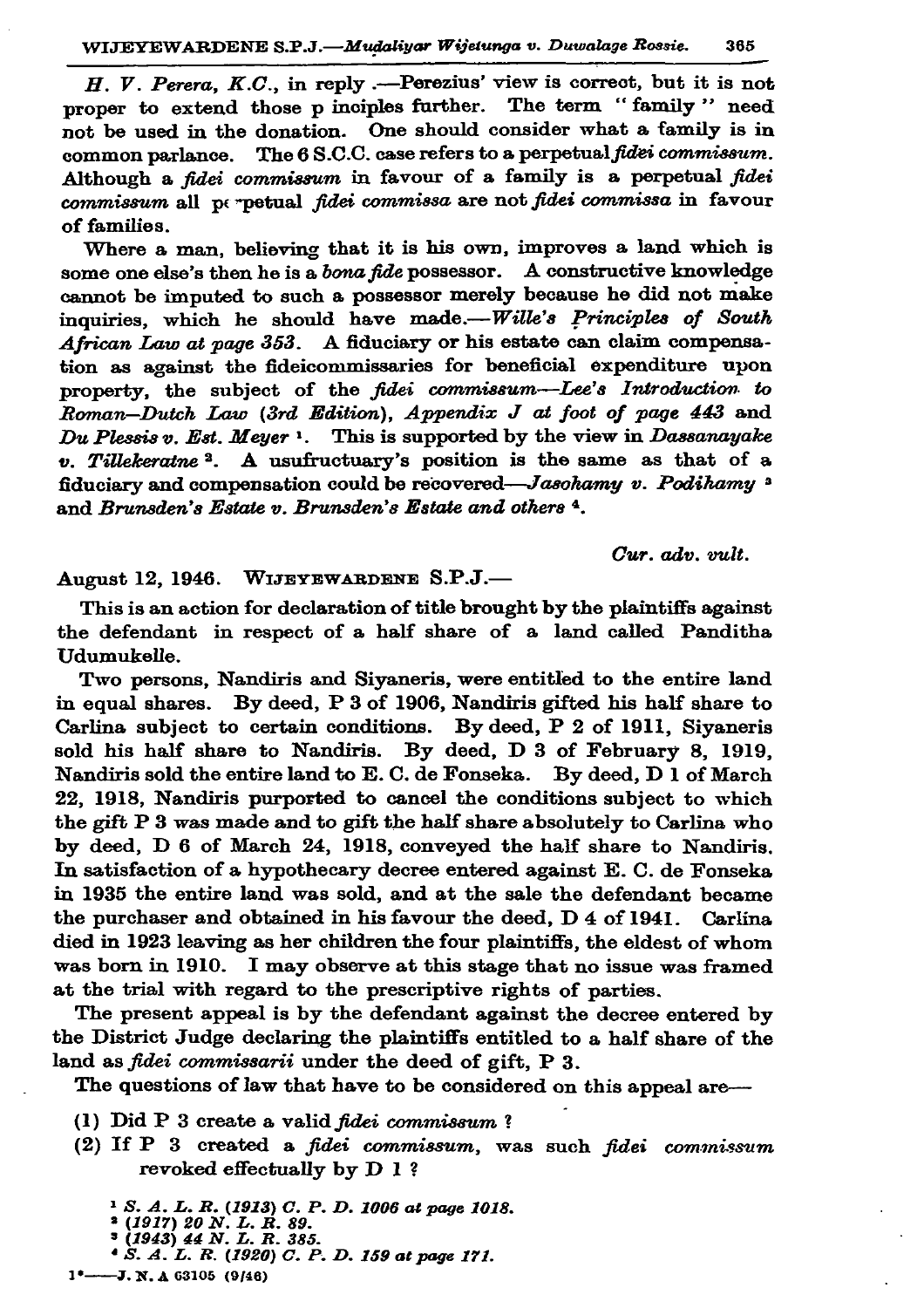- (3) Is the defendant entitled to claim compensation for improvements admittedly effected by E. C. de Fonseka?
- (4) Is the defendant entitled to a right of retention until such compensation is paid to him?

The deed, P 3, is written in Sinhalese. It is a gift to Carlina on the eve It contains a clause prohibiting Carlina from selling, of her marriage. mortgaging or otherwise alienating the gifted property. It then proceeds to say that upon her death the property should devolve upon certain persons who were designated as "all her (Carlina's) children being heirs descending from her and those who have obtained authority as her executor or administrator". The Sinhalese words are— $\phi$ recosi erector එන දරු උරුමක්කාර පොල්මඃ අත්මිනිස්තුාසිකාරාදිවූ බලේලත් සියල්ලත්ඩත්.

I am unable to uphold the contention of the appellant's Counsel that the reference to "those who have obtained authority as her executor and administrator" in P 3 makes it impossible to say with certainty who the fidei commissarii are. The answer to that argument is found in the following passage from the judgment of Pereira J. in Wijetunga et al.  $v.$  Wijetunga  $\cdot$  :-

"What the deed means is that, alternatively, that is to say, in default of heirs the property is to vest in executors or administrators. In default of heirs, Alvino, as *fiduciarius*, would, of course, be absolute owner of the subject of the *fidei commissum*, and a disposition by him of the same by will would then have full effect, and thus the use of the words, 'executors' and 'administrators' (the latter implying administrators cum testamento annexo) could be explained away without doing violence to the language employed, and in a manner that gives effect to the obvious intention of the grantor to create a fidei commissum".

I hold that P 3 created a valid fidei commissum and that the fidei com*missarii* are "the children of Carlina being heirs descending from her." I shall consider now the question whether Nandiris could have revoked the gift to the *fidei* commissarii created by P 3.

The deed, P 3, shows that Carlina accepted the "said gift." under the deed. That is clearly an acceptance by Carlina of the gift to her subject to the conditions and restrictions set out in the deed. It is, however, argued on behalf of the appellant that Carlina's acceptance was only an acceptance on her behalf and that, in the absence of an acceptance by the fidei commissarii, the donor was entitled to revoke the gift to the fidei commissarii. The appellant's Counsel relied on the following passage from Voet 39.5.43 (de Sampayo's Translation) :-

" Undoubtedly, in the absence of acceptance by the fideicommissary or in his name by a notary or other person in conformity with our law, the better opinion is that the donor may change his mind in regard to the fidei commissum just as a change of mind is admissible in regard to the donation itself, as explained in above number 13, before the donee has accepted it".

 $(1912)$  15 N. L. R. 493.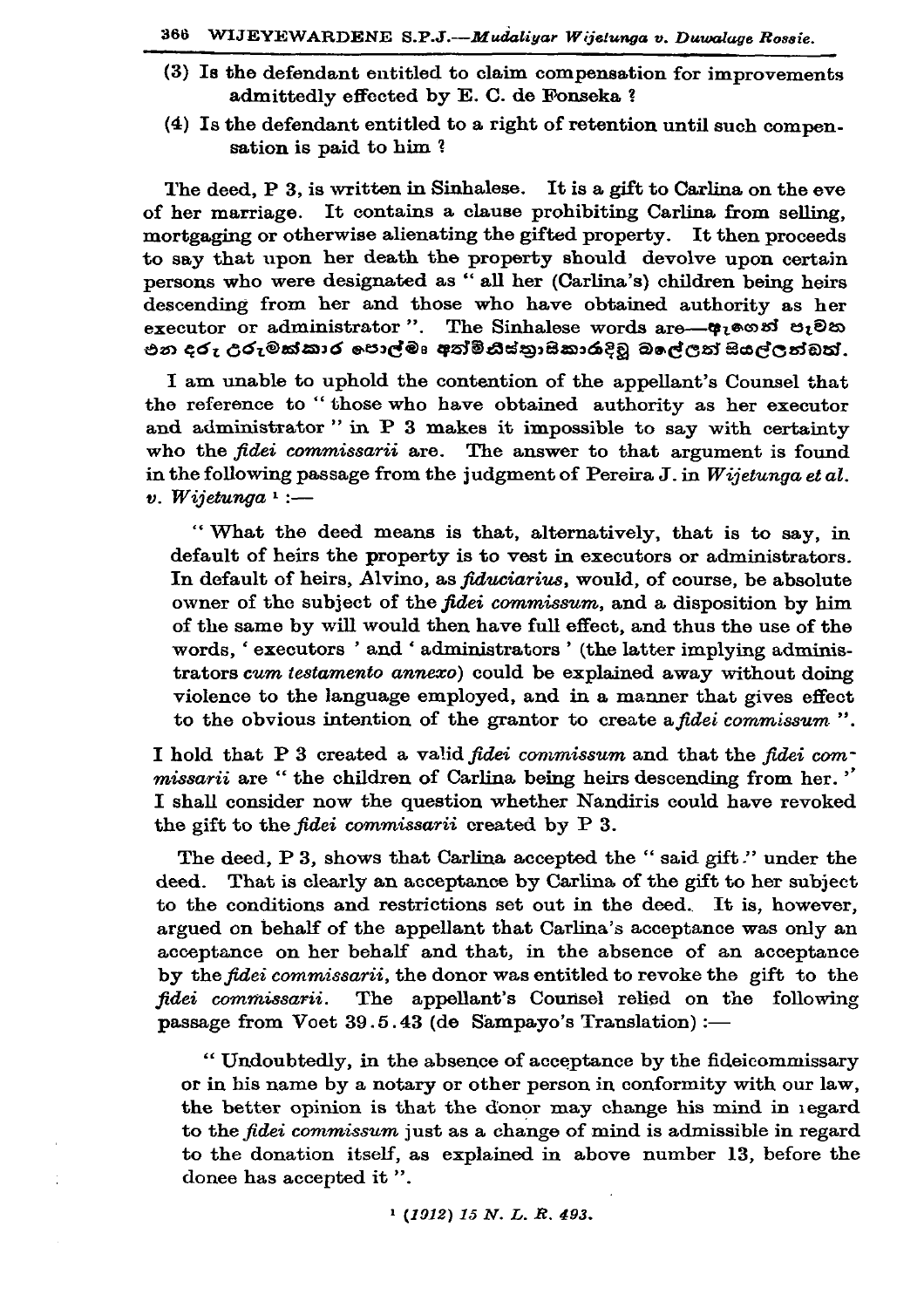But this general rule as laid down by Voet is not accepted without qualification by Perezius :-

"The greater dispute is whether a donor who has gifted property to another with this pact and limitation that after a certain time he should restore it to some third person can, in the meantime, revoke this paet. The majority hold the view that the donor is not permitted to revoke the pact even if there has been no acceptance by him in whose favour This they prove from d. 1.3.h.t. which gives an imit was made. mediate actio utilis to the third party on whom the benefit of the liberality is bestowed so that, since he has acquired a right-for this apparently cannot be denied if he is entitled to the *actio*-the donor will not be permitted to revoke the pact and limitation because by so doing he would be taking away from another without his consent a right which he has acquired which the law does not allow. They prove also the same opinion from 1.1.ff. Qui sine manumiss. where Paulus says if a slave has been put up for sale on these terms that after a certain time he should be manumitted, even if the vendor changes his mind he can yet seek his liberty because what was once his wish ought not later to displease him nor should a pact annexed to a gift to the advantage of another be revoked without his consent. Gomez  $(d.loco n.30)$ ; Rod. Suarez (ad 1. quoniam in priorib. decl. legis Regni,  $octavo$  quaeritur); Fachinaeus (lib. 8. contr. cap. 38)".

"The former opinion  $(i.e., the opinion that the gift cannot be revoked)$ would be the more correct if the gift made to one person is made in favour of a family in which the donor wishes the property gifted to remain; for by no pact can it be revoked in respect of after-comers; for it is sufficient in order that it may be considered a perpetual donation that the first donee has accepted it so that there is no need of a subsequent acceptance  $(1.69.$  Sec. 3ff. de leg.2) where the burden imposed on the first donee results in an action available to all as Molina says (de Hisp. primog. 1.4.0. 2n. 75) because it would be absurd, in order to make a *fidei commissum* irrevocable, to require the acceptance of infants and persons not yet born", (Perozius Bk. 8, Tit. 55, Sec. 7 and 12; Wikramanayake's Translation).

Pothier who discusses the conflicting views of the jurists on this question sets out as follows the reasons for the view of those belonging to the school of Perezius  $:=$ 

"The clause of the act of donation which contains the charge imposed upon the donatary, includes a second donation, or a fideicommissary donation by the donor to the third person. This second donation, without the intervention of the person in whose favour it is made receives its full perfection by the first donatary accepting the donation subject to the charge, since by that acceptance he contracts, in favour of the third person without the intervention of the latter in the act, an engagement to accomplish the charge. From this engagement arises a right, which is acquired by the third person, to demand that the charge shall be accomplished; this right is irrevocable, and it shall be not in the power of the donor to discharge the first donatary in prejudice of the right acquired by the third person; for the clause which includes the second or fideicommissary donation, making part of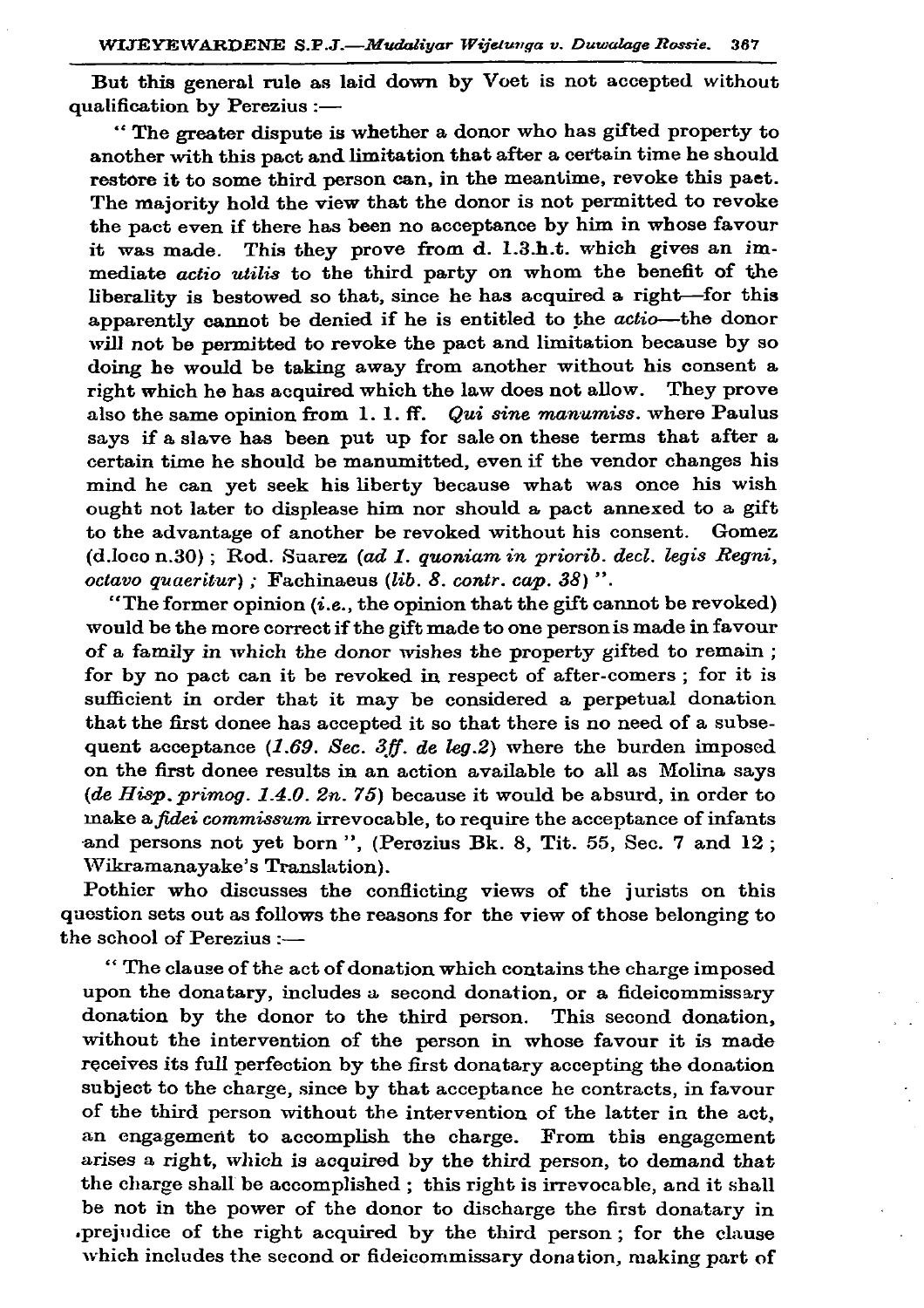an act of donation *inter vivos*, the fideicommissary donation included therein is of the same nature, and consequently is a *donatio inter vivos*. and consequently irrevocable. It ought then to be no longer in the power of the donor to revoke it, by discharging the first donatary from the charge imposed upon him, and from the engagement which he has contracted in favour of the second. With regard to the rules of law relied upon in support of the opposite opinion, Quaeque eodem modo dissolvuntur quo colligata sunt. Quae consensu contrahuntur consensu  $dissubunitur$ : these rules only apply as between the contracting parties : and not in prejudice of any right acquired by a third person. This results from the last law ff. de pact. which decides that the surety who has acquired a legal exception (un droit de fin de non recevoir) by an agreement between the creditor and the principal debtor, cannot be deprived of that right by an opposite agreement of the same parties". (Pothier on Obligations Part I., Chapter I., Article 5, Section 73; Evans' Translation).

At this stage it is desirable to consider what kind of a gift is indicated by Perezius when he speaks of "a gift made to one person which is made in favour of a family in which the donor wishes the property to remain".

While dealing with testamentary fidei commissa left to a family Voet  $(36.1.27)$  discusses the definition of "family" according to Justinian. He then proceeds to consider two kinds of such a fidei commissum-fidei commissum unicum and fidei commissum multiplex—and says :—

"The bequest may be of such a kind that the fidei commissum is a single one, and where it has operated once, or where there has been one restitution to the family, the fideicommissary obligation is determined, nor is the person who by virtue of such a restitution to the family has acquired the property or the inheritance obliged after his death to restore it to another member of the same family, but he is able to transfer it to a stranger by act inter vivos or by last will.

But, on the other hand, it may be a recurring (multiplex) fidei commissum, circulating as it were throughout the family, with the result that the person to whom, in the first instance, restitution has been made as being one of the family, is bound to restore the inheritance to another member of the family and he again to a third member, and so on, so long as there are members of the same family surviving.

The first kind of bequest, where the terms of the fidei commissum are completely satisfied by a single act of restitution and the fideicommissary is not obliged to make a further and repeated restitution, seems to take place when the testator, in unqualified terms, by means of words which have special reference to the person (concep is in personam) of the heir, has prohibited the appointed heir from alienating the property or inheritance out of the family, without any further directions, or has ordered him to leave the estate to the family" (Voet 36.1.28. Mc Gregor's Translation.)

On the above passage in Voet and in view of Sections 2 and 3 of the Entail and Settlement Ordinance, I hold that the gift to be considered in this case is a fideicommissary donation which "involves the benefit of the family " as mentioned by Perezius.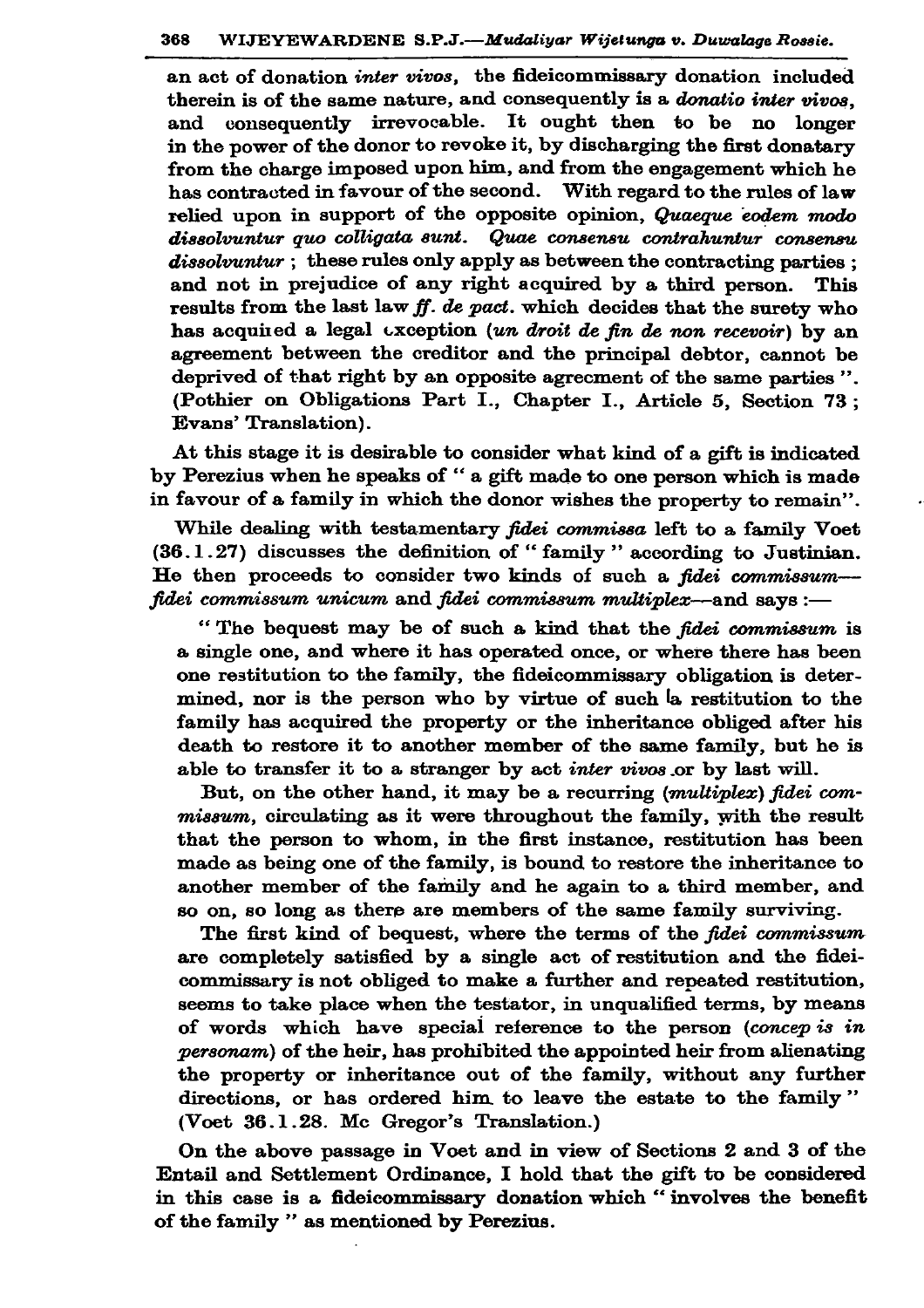The view favoured by Perezius that such a donation is irrevocable even in the absence of an acceptance on behalf of children not yet in esse appears to me to be the more reasonable view.

An identically similar question was decided in Ex parte Orlandini and two others (South African Law Reports (1931) Orange Free States Provincial Division, page 141). In that case Mrs. Orlandini gifted a property in equal shares to Daniel Brink and Stephenus Brink with the condition that at the death of each of them his share shall "devolve on his children born or still to be born of his now existing marriage". At that time Daniel Brink had two minor sons and Stephanus Brink one minor son. Mrs. Orlandini and Daniel Brink and Stephanus Brink presented a petition to Court for the revocation of the fidei commissum about three years after the execution of the deed of gift. The Court consisting of Sir J. E. R. de Villiers, Judge-President. and Mr. Justice Fischer disallowed the application and in the course of his judgment de Villiers J.P. said-

"Now it seems to me that the argument of Perezius is unanswerable. for, if acceptance by minors and unborn persons were necessary to lend binding force to a fidei commissum in favorem familiae, it would follow that such a *fidei* commissum could not, in practice, be constituted by act *inter vivos*  $\ldots$  . The only question which remains is whether the *donatio* made to Daniel and Stephanus Brink falls within the principle stated by Perezius. The reference by him (in the passage quoted) is to a case where a donation made to an individual 'involves the benefit of the family, the donor wishing that the property should remain in the family'. It seems to me that in the present case the transfer of the land to Daniel and Stephanus Brink, on condition that they may not dispose of it but that on the death of each it is to go to his children born or to be born of his existing marriage, falls within the description of a 'donatio involving the benefit of a family, within which the donor wishes it to remain '. The reasoning of Perezius also applies, for here too we have minors, and unborn issue of Daniel and Stephanus' existing marriages. It must therefore be held, in accordance with the passage quoted from Perezius, that upon the acceptance of the donatio by the first two donees (Daniel and Stephanus) the fidei commissum became effective and binding as a whole. It can therefore not be revoked without the consent of the fideicommissaries"

There are certain local decisions on this point and the conflicting views expressed by various Judges create some difficulty. The earliest case is Weerakkodage John Perera v. Avoo Lebbe Marikar<sup>1</sup>. In that case the property was granted by Juan to his daughter Anna subject to the condition that she should not alienate or encumber it and that after her death it should be enjoyed " by her heirs and descendants in perpetuity under the bond of fidei commissum". Anna accepted the gift. Sometime afterwards, but before any children were born to her, Juan devised the property absolutely to Anna by a last will. Anna conveved the property to the defendant whose title was disputed in that case by the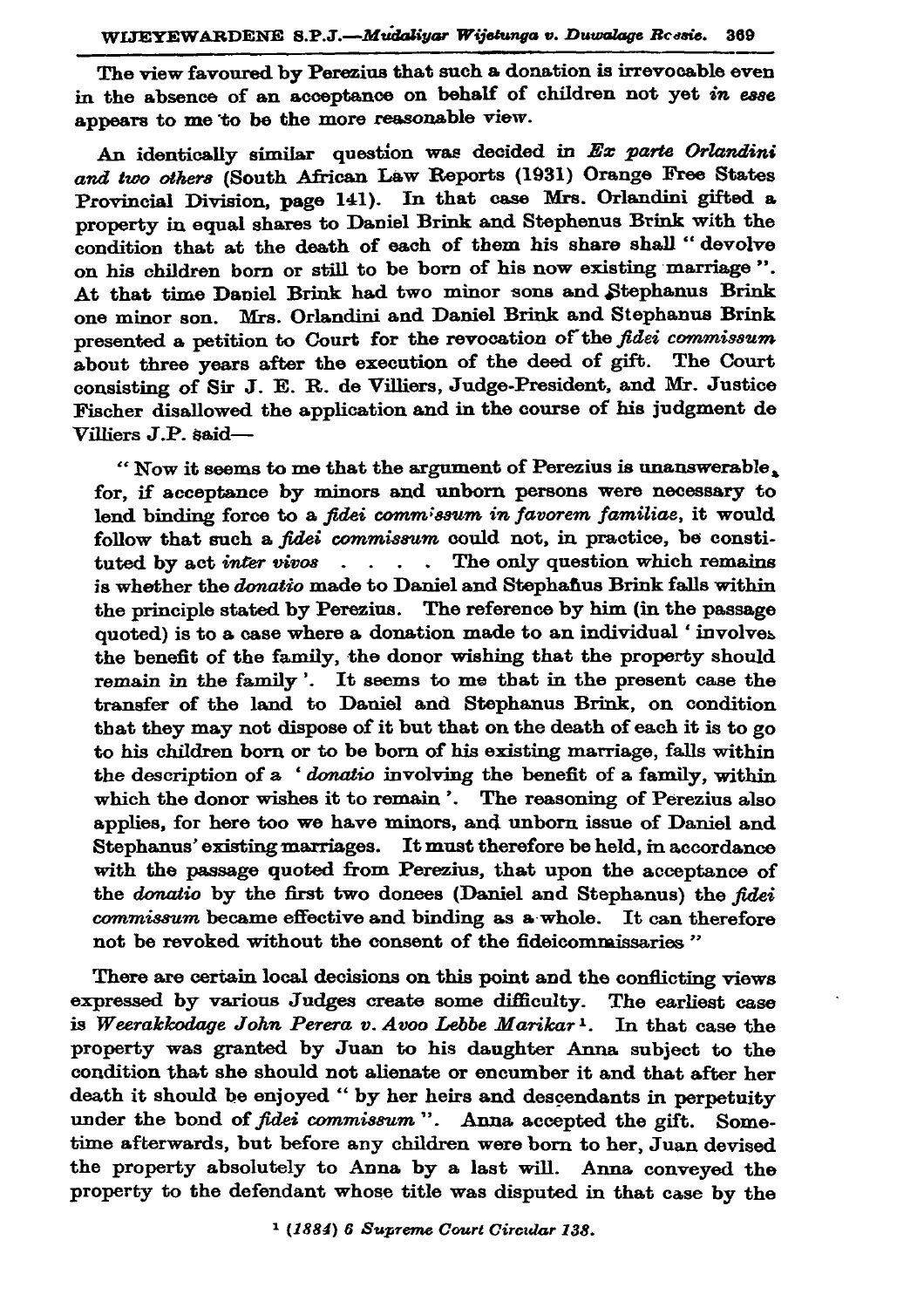plaintiff, a son of Anna born after Juan's death. It was held that the plaintiff was entitled to succeed and Clarence J. who accepted and acted upon the opinion of Perezius said-

"I find, therefore, the Roman-Dutch jurists, so far as their hypothetical reasoning or imaginary cases go, favouring what seems to me the commonsense view, that where a voluntary family settlement is made. by which somebody benefits immediately and other classes contingently on their being born and living to inherit, the settlement takes effect in favour of these future classes immediately on its taking effect. qua the immediate participator."

The Counsel for the appellant questioned the soundness of this decision on the ground that it would be "intolerable" for the unborn to be bound by the contracts of the living. That no doubt is a principle which would readily be accepted in case of contracts where there is even a possibility of the contract being prejudicial to the interests of the unborn. But I fail to see how under our law a gift could ever be burdensome to children not in esse and why in the case of such a contingency---if such a contingency could arise—the fideicommissary donees could not free themselves from that burden. It was then contended that the case of Weerakkodage John Perera v. Avoo Lebbe Marikar (supra) could be distinguished as the *fidei commissum* in that case was a perpetual *fidei* commissum. I am unable to accept that contention based on the use of the words "in perpetuity". Professor Lee dealing with Perpetual fidei commissa at page 384 of his Introduction to Roman-Dutch Law (Third Edition) says-

'The testator, then, may tie up the property for ever if he pleases. But the mere use of the word " perpetual ", or the like, is not sufficient to produce this result'.

Thus, if he says—"I will that my goods after the death of my first heir shall descend to my next of kin then in being, and that they shall always go from one to the other of my blood relations, and shall not at any time pass outside my family", these words will not be sufficient to tie up the property beyond the fourth generation inclusive. unless he goes on to add that: "the *fidei commissum* shall not at any time or in any event whatsoever come to an end", or other words of like import'.

Moreover as stated earlier by me we have the authority of Voet that a fidei commissum in favour of a family may be a fidei commissum multiplex or a fidei commissum unicum and there is also the additional fact that at present, even if a donee uses language sufficient to create a perpetual fidei commissum, the Entail and Settlement Ordinance will render nugatory any restraint on alienation for a longer period than "the lives of persons who are in existence or en ventre sa mere at the time when such  $\mathcal{L}^{\mathcal{L}}$ deed . . . . is executed and are named . . . .  $\mathbf{L} = \mathbf{L}$ . deed . . . . and the life of the survivor of in such such persons."

It was also submitted that the decision had not the binding authority of a Full Court decision. As the appellant's Counsel appeared to question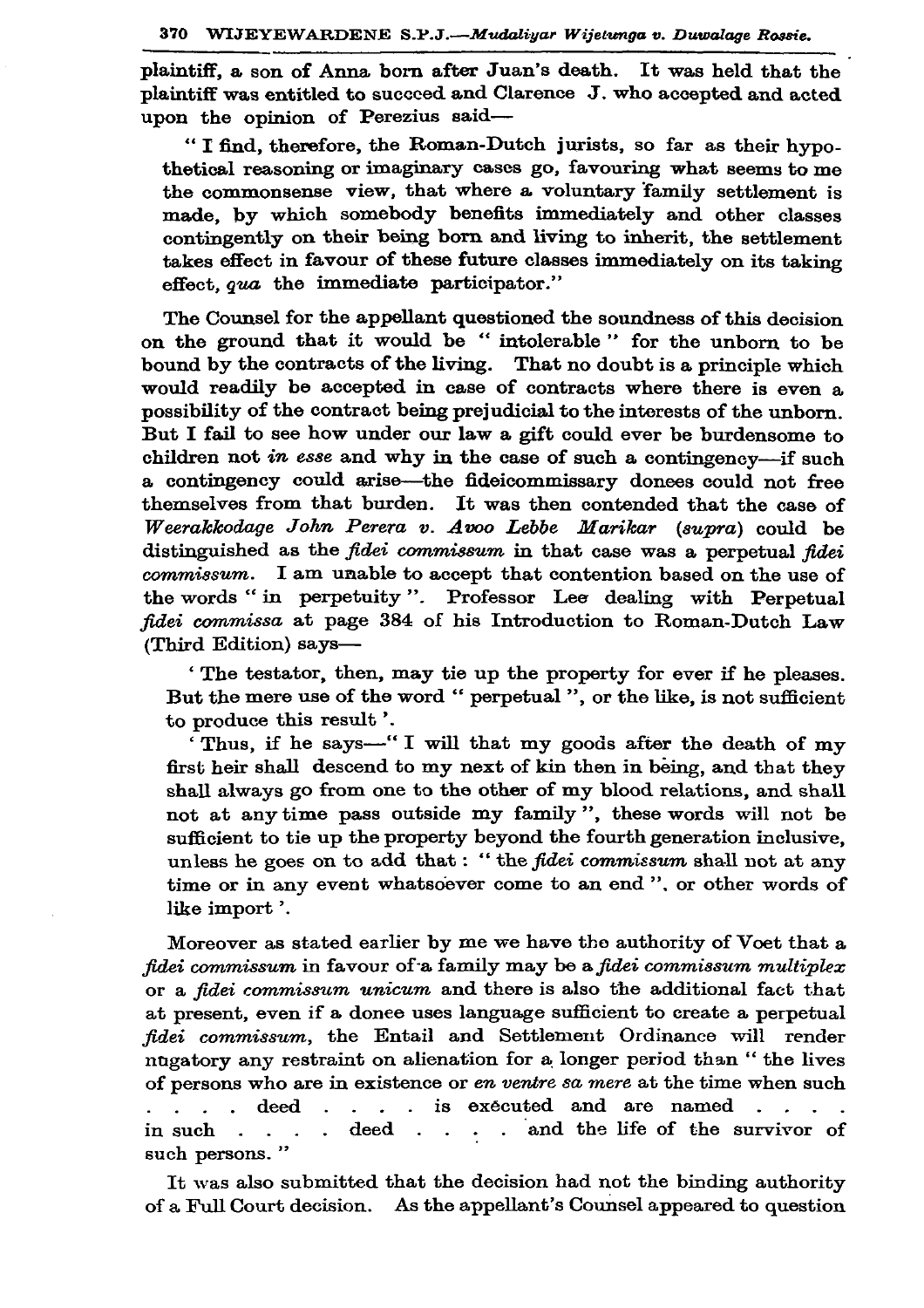the correctness of the statement of the Editor of the Law Reports that it was the judgment of Clarence J. and Dias J. that was delivered by Clarence J., I examined the original judgments kept at the Supreme Court Registry and found that the statement in the Law Reports was correct as the judgment delivered by Clarence J. had been signed both by Clarence J. and Dias J. while a separate dissenting judgment was given by Burnside C.J. In 1884 the Supreme Court consisted of a Chief Justice and two Puisne Justices, and, therefore, the decision in Weerakkodage John Perera v. Avoo Lebbe Marikar (supra) would be a full Court decision binding on us (vide Jane Nona v. Leo<sup>1</sup> and Appu Sinno v. Girigoris<sup>2</sup>).

Sousa et al. v. Mohideen<sup>3</sup> was a decision of a Bench of two Judges on the question of the revocability of a fideicommissary donation where the fidei commissarii were not in esse at the date of the execution of the deed. In that case the Supreme Court followed with approval the decision of Clarence J. and Dias J. in the earlier case which was regarded as a binding authority.

*Carolis et. al. v. Alwis*<sup>4</sup> is again a decision of a Bench of two Judges and the Court had to consider there a similar question. The plaintiffs in that case who claimed as *fidei commissarii* were minors at the time of the execution of the deed of gift (vide page 161). This Court expressed in that case a view that even where the *fidei commissarii* were not in esse the fidei committens could revoke the deed if there was no acceptance on behalf of the fidei commissarii.

There is, as mentioned earlier by me, a conflict of views among the Roman-Dutch Jurists on the necessity of an acceptance on behalf of fidei commissarii not in esse to make a fideicommissary donation irrevoc-But as pointed out by Professor Lee (vide An Introduction to able. Roman-Dutch Law, Third Edition, page 16) where the opinions of the Jurists are at variance or bear an archaic stamp the Courts adopt the view supported by authority or most consonant with reason.

For the reasons given by me I hold that the question now under consideration must be answered in the negative.

I agree with my brother Jayotileke- $(a)$  that the defendant is entitled to claim compensation at Rs. 250 an acre in respect of improvements and (b) that the defendant has the right to retain possession of the property until his claim is satisfied.

The District Judge has given the plaintiffs damages at Rs. 20 per month from November 4, 1941, till they are restored to possession. In view of our decisions on the questions of compensation and jus retentionis the plaintiffs would have a right to claim damages at Rs. 20 a month only from the date when the defendant's claim to compensation is satisfied.

I affirm the decree of the District Court subject to the modifications indicated by me in the two preceding paragraphs.

The appellant will pay the respondents the costs of this appeal.

 $1$  (1923) 25 N. L. R. 241.

<sup>\* (1914) 3</sup> Balasingham's Notes of Cases 20.

 $(1914)$  17 N. L. R. 279.<br>
(1944) 45 N. L. R. 156.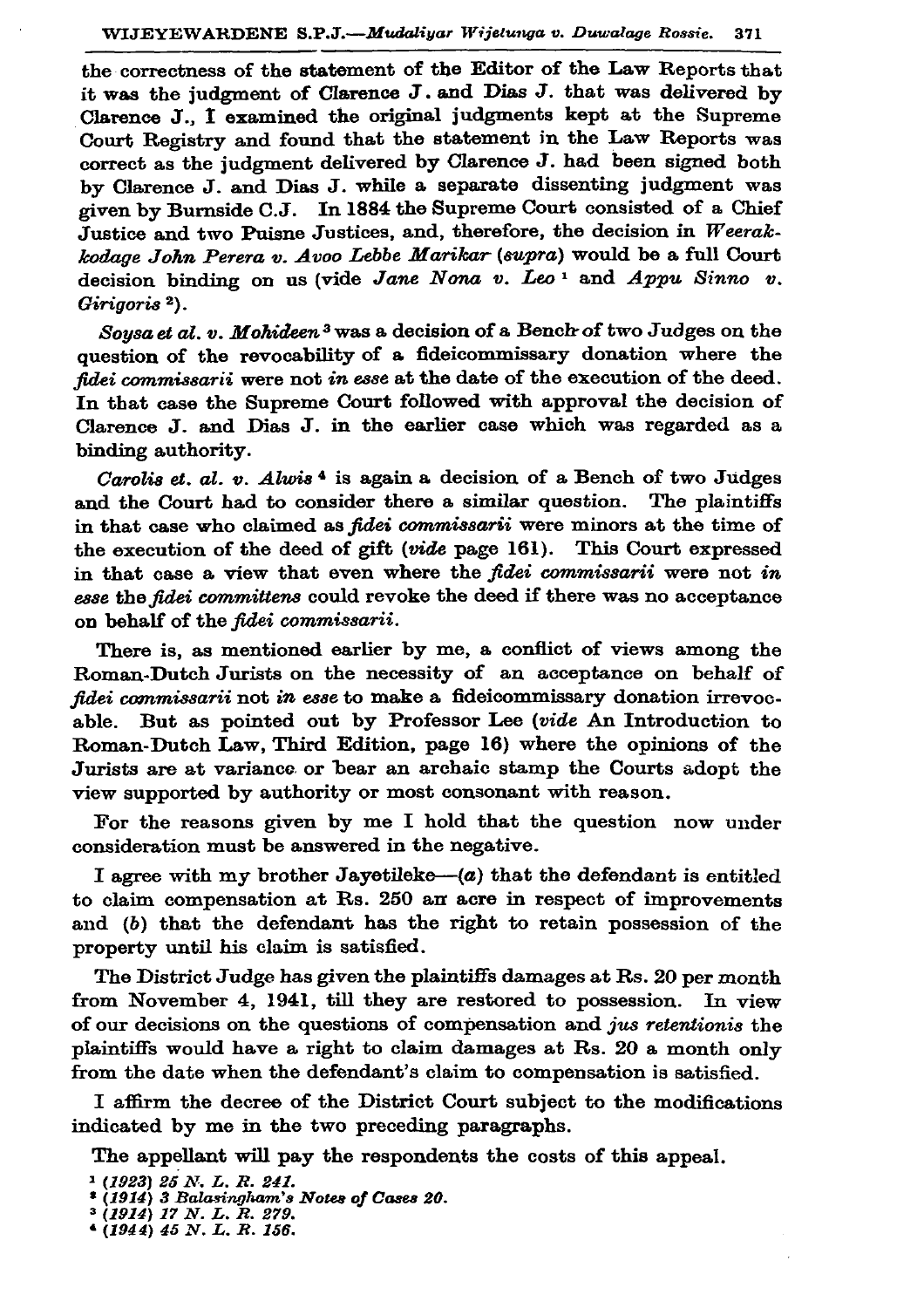JAYETILEKE J.-

I have had the advantage of reading the judgment prepared by my brother. I entirely agree with that judgment and do not find it necessary to add any words of my own.

There remains only the question whether the defendant is entitled to set up any claim for compensation for improvements against the plaintiffs who are the fideicommissaries. It is admitted that the land was planted with budded rubber by E. C. de Fonseka after he purchased it from Nandiris on D 3. There are no grounds for holding that E. C. de Fonseka did not believe that he had good title to the land when he planted it. He had a deed in his favour which purported to give him title from the fideicommissaries and the probability is that he planted the land in the bona fide belief that he was the owner.

The authorities indicate that a fiduciary is entitled to compensation for useful improvements effected by him from the fideicommissaries. In Livera v. Abeysinghe<sup>1</sup> it was held that a purchaser from a fiduciary could not claim compensation for useful improvements effected by him from the fideicommissaries. There was an appeal in that case to the Privy Council and the judgment of the Privy Council is reported in 19. N. L. R. at page 492. The Privy Council did not decide the question whether a fiduciary could claim compensation for useful improvements effected by him from the fideicommissary, but it held, on the facts, that the appellant was a trespasser and that he could not, therefore, be regarded as a bona fide improver. In Dassanayake v. Tillekaratne<sup>2</sup> it was held that a fiduciary is entitled to the same rights of compensation for improvements as any other bona fide possessor and to the retention of the property until compensation is paid, and that a purchaser from a fiduciary is in the same position as the fiduciary. In Du Plessis v. Estate Meuer and others<sup>3</sup> Searle J. said-

"No case has been quoted in which the Court has laid down the principle that a fiduciary or his estate can claim as against fidei commissaries for the beneficial expenditure on the property, the subject of the fideicommissum. But the Roman-Dutch Law authorities are certainly in favour of the view that he can do so".

In Brunsden's Estate v. Brunsden's Estate and others<sup>4</sup>, Kotze J. said-

"It was generally conceded that a fiduciary was entitled to compensation for improvements effected by him and Voet 36.1.6., and Du Plessis  $v$ . Meyer were referred to in support of it. We may take it that a fiduciary is entitled to have expenses and improvements which a bona fide possessor is entitled to claim".

I would, accordingly, hold that the defendant is entitled to compensation for the improvements effected by his predecessor and to retain possession of the land till he is paid the compensation. The trial Judge has not assessed the compensation, but Counsel suggested that the amount should be fixed by us. On the question of assessment the general rule is that the

<sup>1</sup> 18 N.L.R. 57.

 $20 N. L. R. 89.$ 

<sup>&</sup>lt;sup>3</sup> 1913 Case Supreme Court Reports 1006 at page 1018.

<sup>&</sup>lt;sup>4</sup> 1920 Case Supreme Court Reports page 159 at page 171.